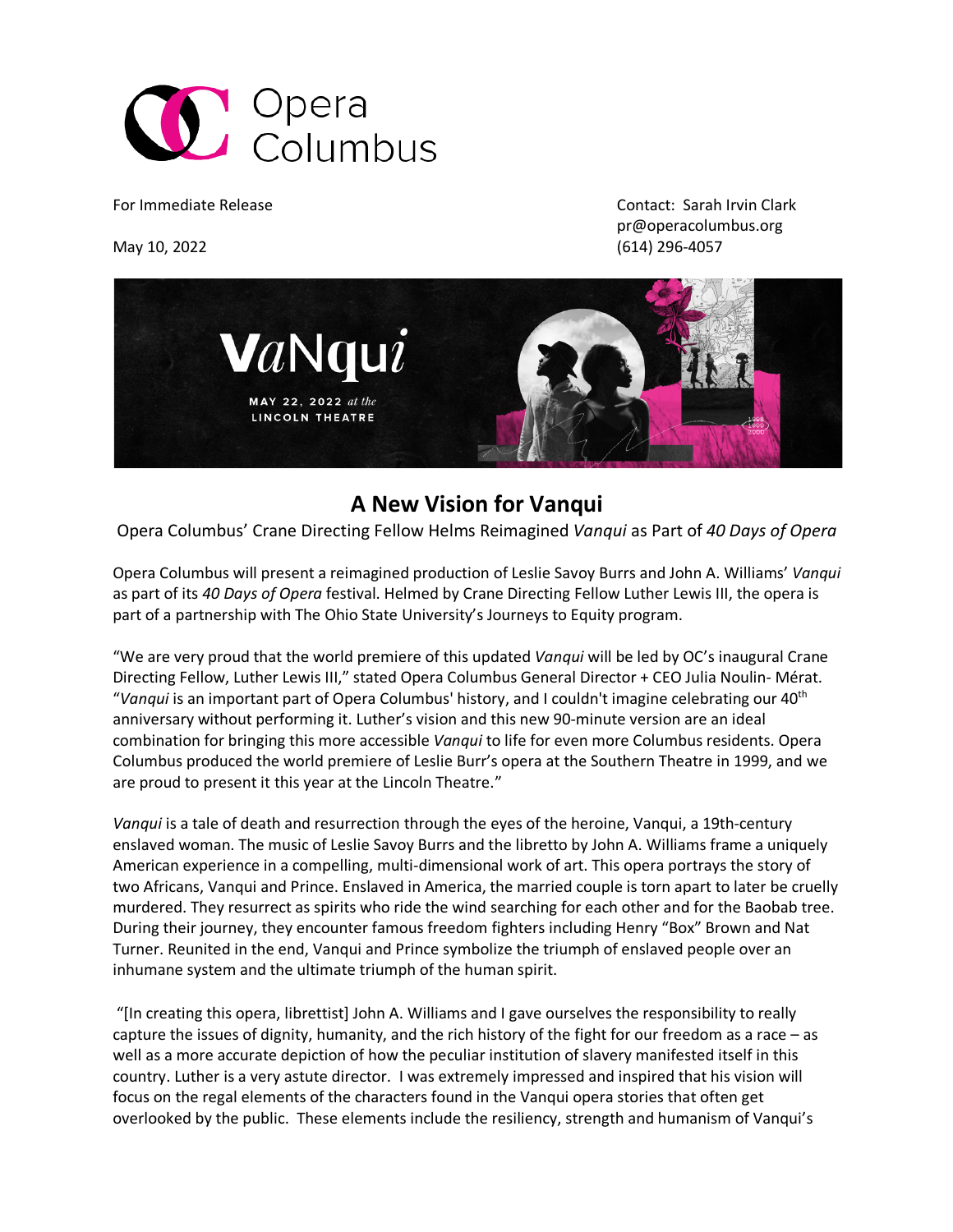African/American characters while confronting the daily inhumane obstacles and atrocities imposed upon them as a race."

"Something that excites me about *Vanqui* is that it's not a savior piece – it's taken from the perspective of ancestral guidance," remarked Lewis. This production of *Vanqui* will de-emphasize the trauma experienced by its characters. The Vanqui and Prince of Lewis' vision are regal and dignified, with a physical production reflecting the strength and culture of the protagonists. "We won't be seeing anyone in chains or rags," said Lewis. "I was inspired by a recent international trip, where I visited cities without so much as sidewalks. The community still found ways to bring joy and pride to their buildings and dress with their use of color."

*Vanqui* will play the Lincoln Theatre on May 22. "I'm excited to be at the Lincoln Theatre," Lewis noted. "My production will honor the legacy of this magnificent and historic venue, and the jazz legends who performed there, from Etta James and Count Basie to Columbus native Nancy Wilson."

*Vanqui* will be sung in English with English titles and will be led by Antoine T. Clark. Run time is approximately 90 minutes without intermission. *40 Days of Opera* kicks off on May 4, 2022, marking the 40th anniversary of Opera Columbus. This city-wide, multidisciplinary celebration will feature partnerships with many of Columbus' cultural institutions.

*40 Days of Opera* and Vanqui are supported in part by the National Endowment for the Arts and PNC Arts Alive as well as by the Impresarios of Opera Columbus.

**CAST & CREATIVE:** Adia Evans, Vanqui; Marcus Jefferson, Prince; Hannah Marie Bullock, Ola/ Garner/ Moremi; Artega Wright, Spurton/ Nat Turner; Skye Marie Johnson, Melody Caldwell/ Ruth; Robert Ker, Jefferson Caldwell/Slave Catcher; Eric McKeever, Henry "Box" Brown; Aryssa Leigh Burrs, Ramona; Justin T. Swain, Ulysses/ Davids.

Antoine T. Clark, conductor; Luther Lewis III, director & set designer; Larry Griffin, chorus / music director Esther Abena Sands, costume designer; Maxx Finn, lighting designer; Rickelle Williams, stage manager.

# # #

#### **About Luther Lewis III**

Luther Lewis III is a multidisciplinary artist, singer, teacher and director within Classical Voice/Opera, Theater and Visual Art and is currently the Crane Directing Fellow at Opera Columbus. He has appeared with several major Opera companies in supporting and chorus roles including Lyric Opera of Chicago, Cincinnati Opera, San Francisco Opera, Opera de Montreal, as well as international tours in Austria, France, Germany, Israel, South America, the Netherlands, and Switzerland. In 2018, he presented an Art Gallery Concert featuring his illustrations of legendary African American Opera singers at the iconic Goodman Theatre in Chicago, Illinois in collaboration with Chicago Opera Theater. Luther has studied Vocal Performance at Oberlin Conservatory of Music and the University of Kentucky as well as Visual Art Studio at the School of the Art Institute of Chicago

#### **About Antoine T Clark**

Compelling interpretations, inventive performances and an energetic stage presence are the hallmarks of American conductor Antoine T. Clark. The founding Artistic and Music Director of the Worthington Chamber Orchestra in Ohio, now in its ninth season, Mr. Clark was named Assistant Conductor of West Virginia's Wheeling Symphony Orchestra in fall 2021. A passionate advocate of arts education, he was named Cincinnati Symphony's 2022 MAC Music Innovator. Amongst the orchestras with which he has guested are the Vermont Symphony Orchestra, Opera Columbus, Chamber Orchestra of New York, and